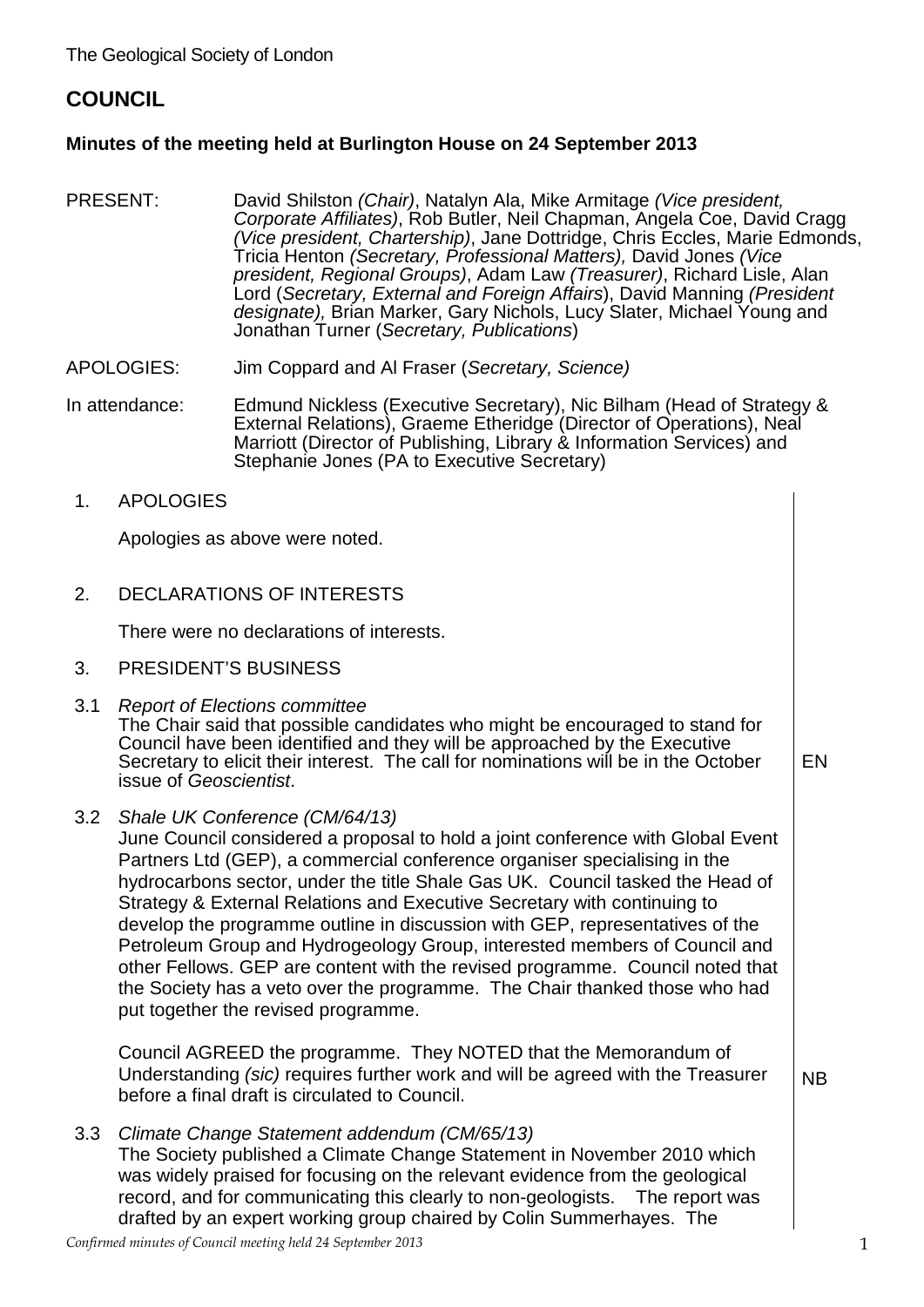External Relations committee and Council provided a form of peer review by examining the process which the group had undertaken, and discussed how to disseminate the statement, but did not edit its content.

The Intergovernmental Panel on Climate Change is expected to publish the contribution of Working Group 1 to its Fifth Assessment Report, on 'The Physical Science Basis', at the end of September. The Summary for Policy Makers is due to be issued on 27 September, with the full report following on 30 September. With this in mind, the expert working group which drafted the Society's 2010 statement has been reconvened to produce an addendum to that statement, to be published soon after. The addendum will be no more than three pages and will be shown alongside the original Climate Change statement.

Council NOTED the changes that have been made to the membership of the expert working group, with two of the original members being stood down because they are authors of Working Group 1 report chapters.

Council AGREED in principle to issue an addendum to the Society's Climate Change Statement, and to remit to the External Relations committee the work of reviewing the process followed by the working group, reviewing the addendum and, if satisfied, of signing off the final text.

## 4. JULY MANAGEMENT ACCOUNTS *(CM/66/13)*

The outturn for July was a surplus of £61k with the Lyell Collection, Journal Income and Meetings & Events performing above budget. Some of the processing issues with Fellowship income have been addressed securing £38k instead of the budgeted £9k expected in July. Book sales, room hire and investment income were lower than budgeted, in part due to the delay in the book publication schedule and also a number of rooms being unavailable for hire due to the refurbishment work at Burlington House. Two new books were published in July: *SP372 Geological Development of Anatolia and the Easternmost Mediterranean* and *Rock-Forming Minerals, Volume 3C: Clay Minerals*.

Adam Law said that Graeme Etheridge is working on the structure of the management accounts; one of the factors will be to bring into the body of the accounts certain items of expenditure such as the maintenance of Burlington House and the obligations under the lease as well as the cost of Library journal subscriptions.

## 5. BUDGET 2014 – PROGRESS REPORT *(CM/67/13)*

The Finance & Planning Committee discussed the 2014 budget at its meeting on 11 September. They considered numerous budgetary assumptions, pressures and bids and the outcome of those discussions will inform the next iteration of the budget to be considered by the Committee on the 13 November 2013, and presented with their final recommendations for approval by Council on 27 November 2013. The Committee agreed a number of recommendations which because of timing required Council's approval before their November meeting.

Council AGREED that:-

i. pending consideration by the Education Committee at their November meeting, the Society should continue to support Rockwatch with an annual grant of £5k and that provision for this amount should be made in the

NB

NB